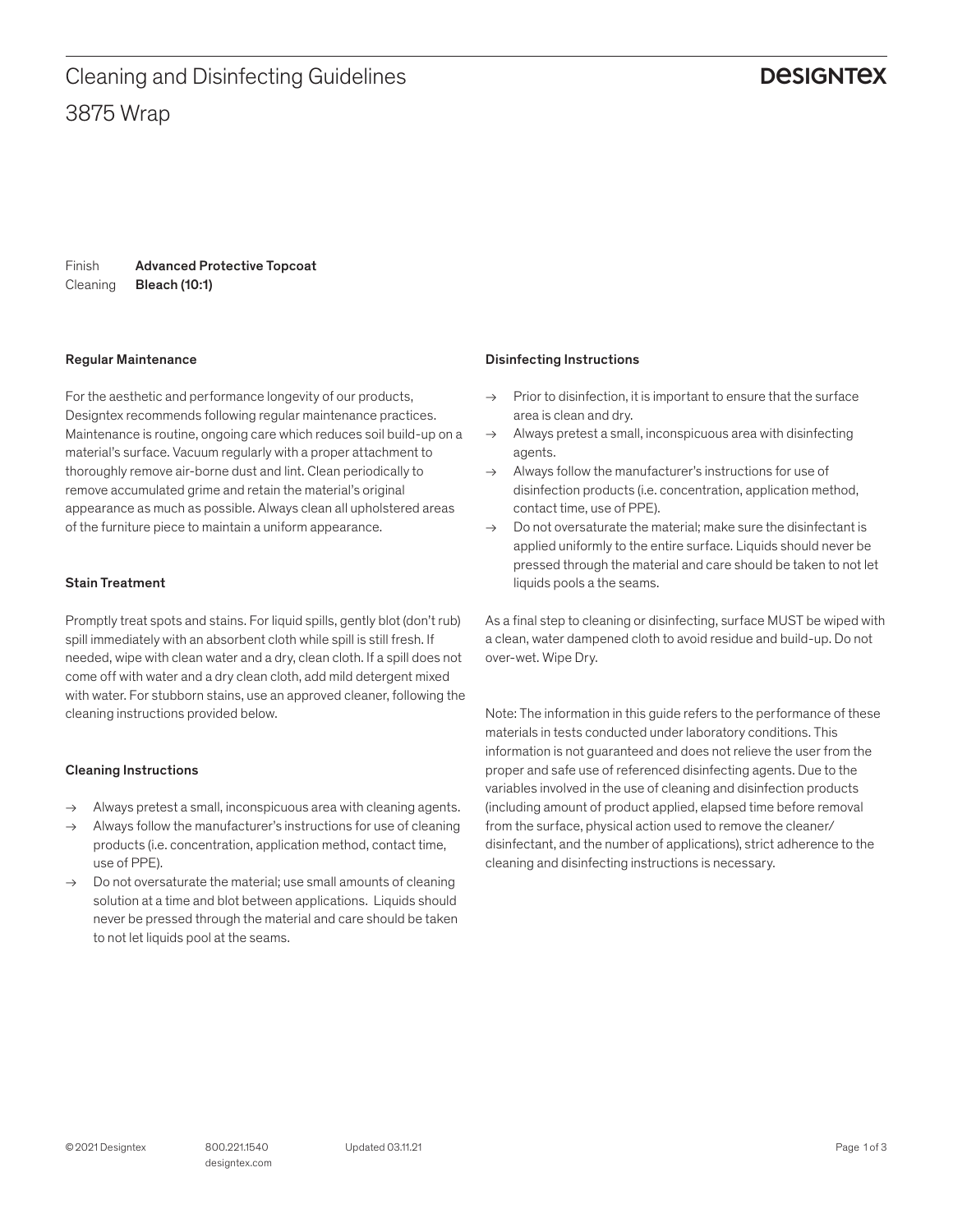# 3875 Wrap Cleaning and Disinfecting Guidelines

# **DESIGNTEX**

## Approved Disinfectants

Asepticare™ TB II Bleach 10:1 Clorox Healthcare® Bleach Germicidal Cleaner Clorox Healthcare® Bleach Germicidal Wipes Clorox Healthcare® Hydrogen Peroxide Cleaner Disinfectant Clorox Healthcare® Hydrogen Peroxide Cleaner Disinfectant Wipes Dispatch® Isopropyl Alcohol, 70% Lysol® IC™ Foaming Disinfectant Cleaner Oxivir® 1 Oxivir® 1 Wipes Oxivir® Tb Oxivir® Tb Wipes OxyCide™ Daily Disinfectant Cleaner Sani-Cloth® AF3 Germicidal Disposable Wipe Sani-Cloth® Bleach Germicidal Disposable Wipes Super Sani-Cloth® Germicidal Disposable Wipes Virex® II 256 Virox™ 5 Wex-Cide 128

This list represents the most common disinfectants. For specific information on additional cleaners and disinfectants, please contact Product Services at productservices@designtex.com.